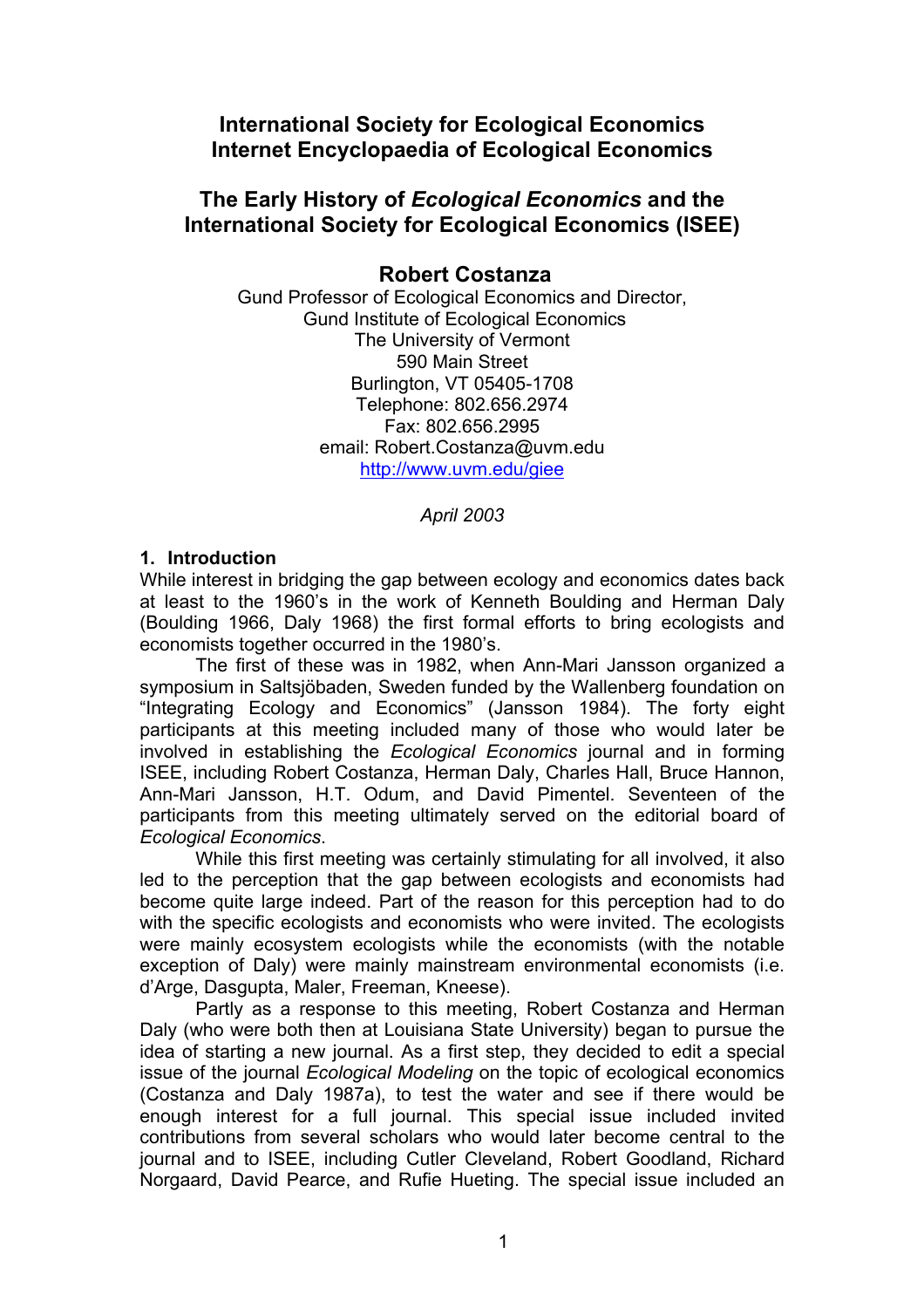introductory article (Costanza and Daly 1987b) that laid out both the need for and the basic agenda of ecological economics. The response to this special issue was sufficiently enthusiastic to warrant going forward with the creation of a new journal. The first book with "Ecological Economics" in the title (Martinez-Alier 1987) also appeared in this year, adding further momentum to the movement to start a journal.

After planning meetings in Lidingo, Sweden and Warsaw, Poland involving Ann-Mari Jansson, Joan Martinez-Alier, and Thomas Zylicz, a second workshop on "Integrating Ecology and Economics" was held in Barcelona, Spain, on September 26-29, 1987, sponsored by the European Centre for Research and Documentation in Social Sciences. This meeting was organized by Juan Martinez-Alier, and included several individuals who had been at the earlier meeting in Sweden or who had contributed to the special issue of *Ecological Modelin*g, along with several new people who would also figure prominently in ecological economics. In addition to Joan Martinez-Alier, other prominent attendees at the Barcelona meeting who had not been involved in the earlier activities included Charles Perrings, Martin O'Connor, Sylvio Funtowicz, John Proops, Jerry Ravetz, René Passet, Matthias Ruth and Enzo Tiezzi.

A consensus emerged from this meeting that the idea of creating a new journal was a good one and should be further pursued, with several of the papers presented at the meeting serving as initial submissions.

During 1987 and early 1988, Robert Costanza and Herman Daly negotiated with several potential publishers for the journal, finally deciding on Elsevier Science. Robert Costanza took on the role of chief editor, with Herman Daly, Ann-Mari Jansson, and David Pearce as the initial Associate Editors and a broad ranging editorial board. The first issue was published in February, 1989.

During the negotiations with Elsevier, it became clear that the only way to get reasonably priced subscriptions to the journal for individuals would be to form a society. Therefore, during 1988 the International Society for Ecological Economics (ISEE) was formed and incorporated in Louisiana, with Robert Costanza as the first president. Shortly thereafter, both Robert Costanza and Herman Daly left LSU. Costanza moved to the University of Maryland and established the editorial office of the journal and the secretariat for ISEE there. Daly moved to the World Bank.

A third workshop was held in La Valletta, Malta, in April 1988, again sponsored by the European Centre for Research and Documentation in Social Sciences on "Environmental Training of Economists" which also helped to move the ecological economics agenda forward and provide initial submissions for the journal.

Once the journal was under way and ISEE was created, it was clear that there should be meetings of the society. Robert Costanza organized the first meeting of ISEE (with funding support from the Pew Foundation) in May 1990 in Washington, DC. Through the efforts of Herman Daly and Robert Goodland, the World Bank provided in-kind support by donating meeting space at the Bank. About 200 attendees were expected, but almost 400 showed up. A report on the conference was carried in *Science*.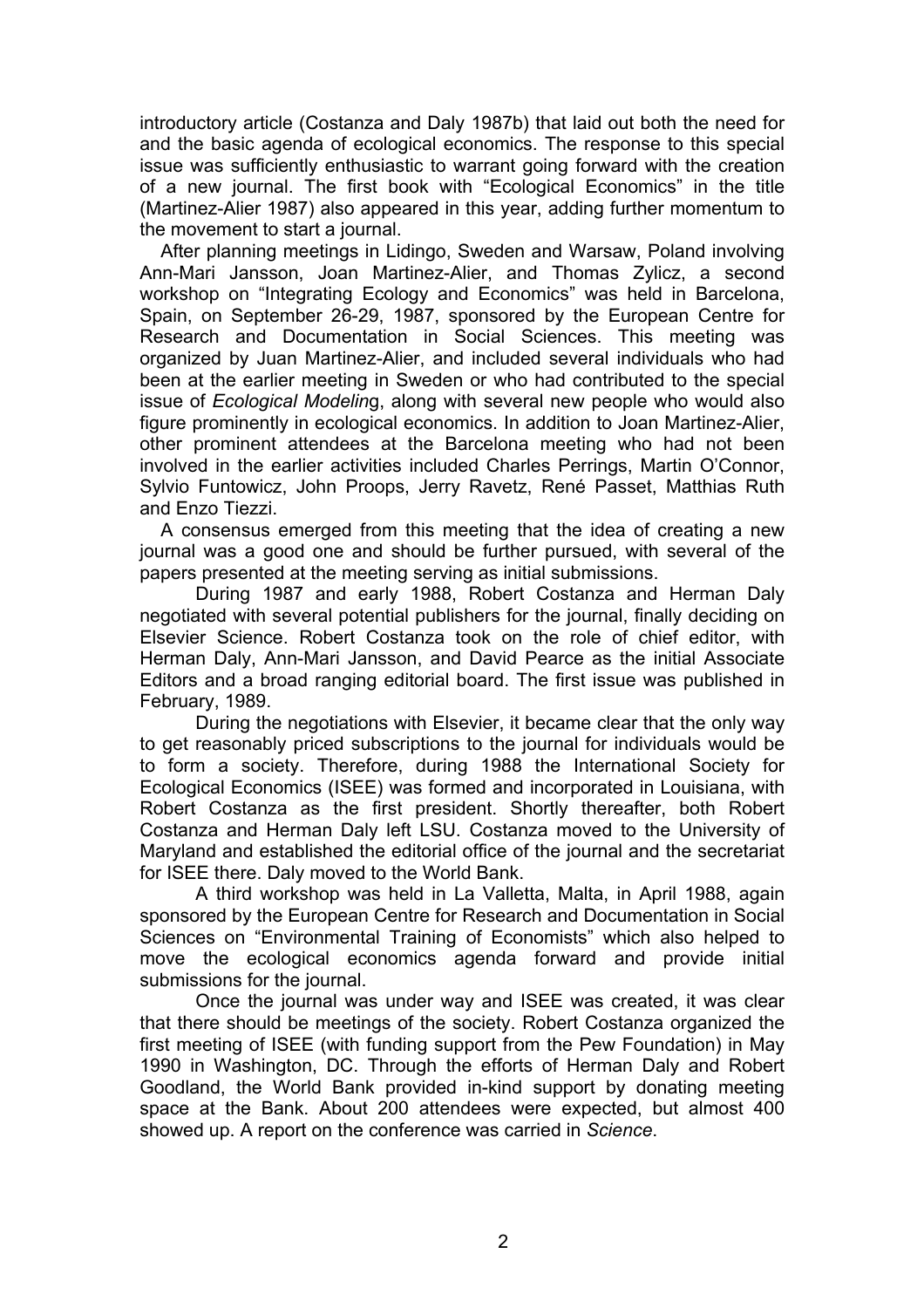The conference was followed by a 3-day workshop at the Aspen Institute's facilities on Maryland's eastern shore, attended by 38 invited participants, most of whom were plenary speakers at the Washington conference. The result of this workshop was an edited volume representing the state and goals of the emerging field of ecological economics, the research agenda, and policy recommendations (Costanza 1991).

Since then, ISEE has held biannual meetings in Stockholm, Sweden, San Jose, Costa Rica, Boston, MA, Santiago Chile, Canberra, Australia, and Sousse, Tunisia. The maximum attendance at these meetings has been over 1500.

The journal has progressed from an initial 4 issues per year to 12 issues per year, with an impact factor now ranking it in the top quarter of all academic journals.

#### **References**

- Boulding, K. E. 1966. The economics of the coming spaceship Earth. pp 3-14 In: H. Jarrett (Ed.) Environmental quality in a growing economy. Resources for the Future/Johns Hopkins University Press, Baltimore, MD
- Costanza, R. (ed.). 1991. Ecological Economics: The Science And Management Of Sustainability. Columbia University Press, New York, 525 pp.
- Costanza, R. and H. E. Daly (eds.). 1987a. Ecological Economics. Special Issue of *Ecological Modelling*, vol 38, nos. 1&2, 190 pg
- Costanza, R. and H. E. Daly. 1987b. Toward an ecological economics. *Ecological Modeling* 38:1-7.
- Daly, H.E. 1968. On Economics as a Life Science, *Journal of Political Economy* 76: 392-406.
- Jansson, A. M. (ed.) 1984. Integration of economy and ecology: an outlook for the eighties. University of Stockholm Press, Stockholm.
- Martinez-Alier, J. 1987. Ecological economics: energy, environment, and society. Blackwell, Cambridge, MA.